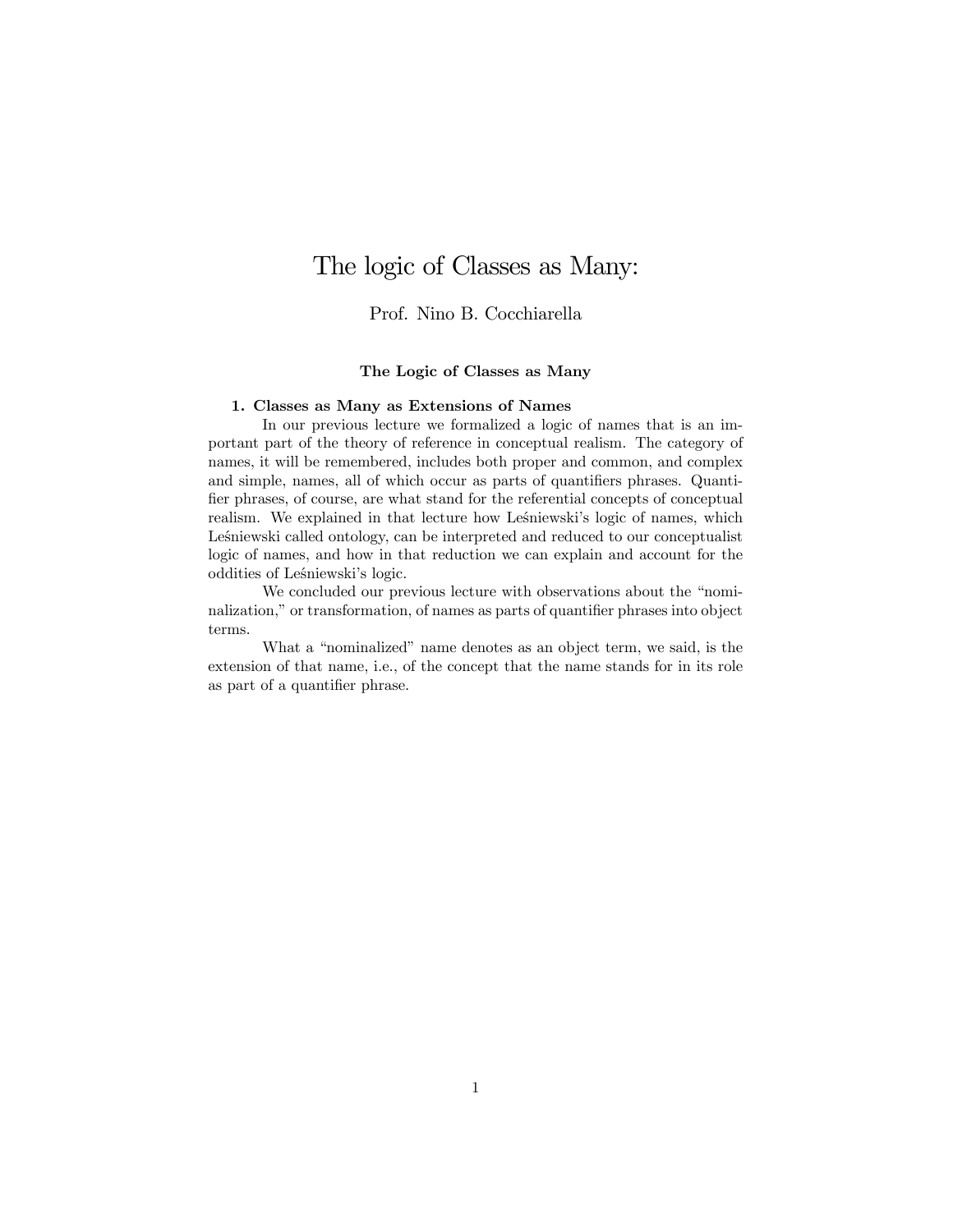Now the extension of a name is a class as many, i.e., a class as a plurality that is literally made up of its members. We listed three of the central features of classes as many as originally described by Bertrand Russell in his 1903 Principles of Mathematics.

These are, first, that a vacuous name  $-$  that is, a name that names nothing  $\sim$  has no extension, which is not the same as having an empty class as its extension. In other words, there is no empty class as many. Secondly, the extension of a name that names just one thing is none other than that one thing; that is, a class as many that has just one member is identical with that one member. In other words it is because a class as many is literally made up of its members that it is nothing if it has no members, and why it is identical with its one member if it has just one member.

Finally, that is also why a class as many that has more than one member is merely a plurality, or plural object, which is to say that as a plurality it is not a "single object," and therefore it cannot itself be a member of any class as many.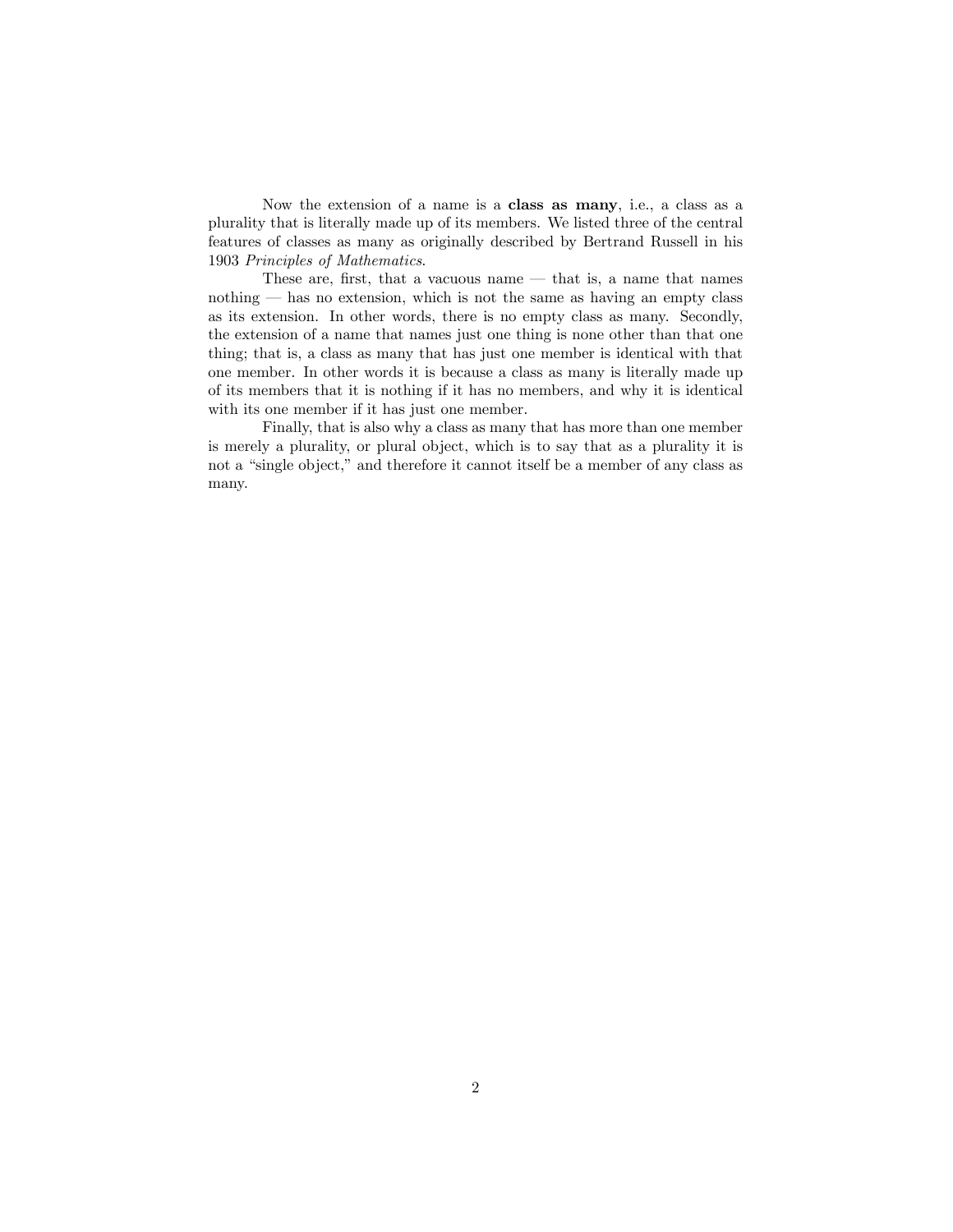We begin where left off in our last lecture, namely, with the logic of classes as many as an extension of the logic of names. We assume all of the axioms and theorems of the logic of names. That logic consisted essentially of a free Örst-order logic of identity extended to include the category of names as parts of quantifiers, and where the quantifiers  $\forall$  and  $\exists$  can be indexed by name variables as well as object variables.

Now because names can be transformed into object terms we need a variable-binding operator that generates complex names the way that the  $\lambda$ operator generates complex predicates. We will use the cap-notation with brackets,  $[\hat{x}/...x...]$ , for this purpose.

Accordingly, where  $A$  is a name, proper or common, complex or simple, we take  $[\hat{x}A]$  to be a complex name, but one in which the variable x is bound.

Thus, where A is a name and  $\varphi$  is a formula,  $[\hat{x}A], [\hat{x}A/\varphi]$ , and  $[\hat{x}/\varphi]$ are names in which all of the free occurrences of x in A and  $\varphi$  are bound.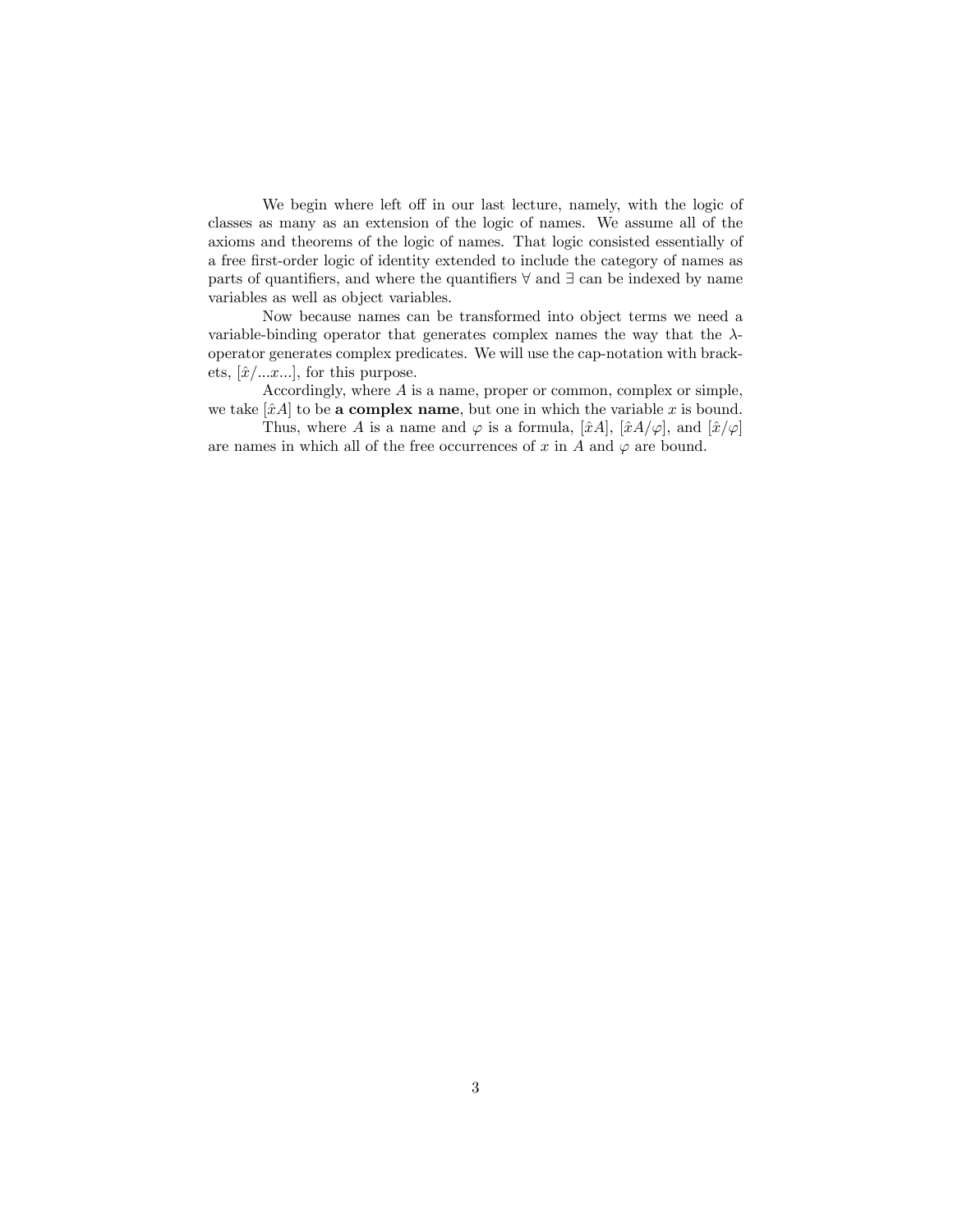We read these expressions as follows:

 $[\hat{x}A]$  is read as 'the class (or group) of A',  $[\hat{x}A/\varphi]$  is read as 'the class (or group) of A that are  $\varphi'$ , and  $[\hat{x}/\varphi]$  is read as 'the class (or group) of things (objects) that are  $\varphi'$ .

A formal language L is now understood as a set of predicate and name constants. There will be object constants in a formal language as well, but they will be generated from the name constants by a "nominalizing" transformation. In our more comprehensive framework, which we are not concerned with here, object constants are also generated from predicate constants by the nominalizing transformation described in a previous lecture.

## 2. Logical Grammar

We will now extend the simultaneous inductive definition of names and formulas given in our previous lecture to include names of this complex forms: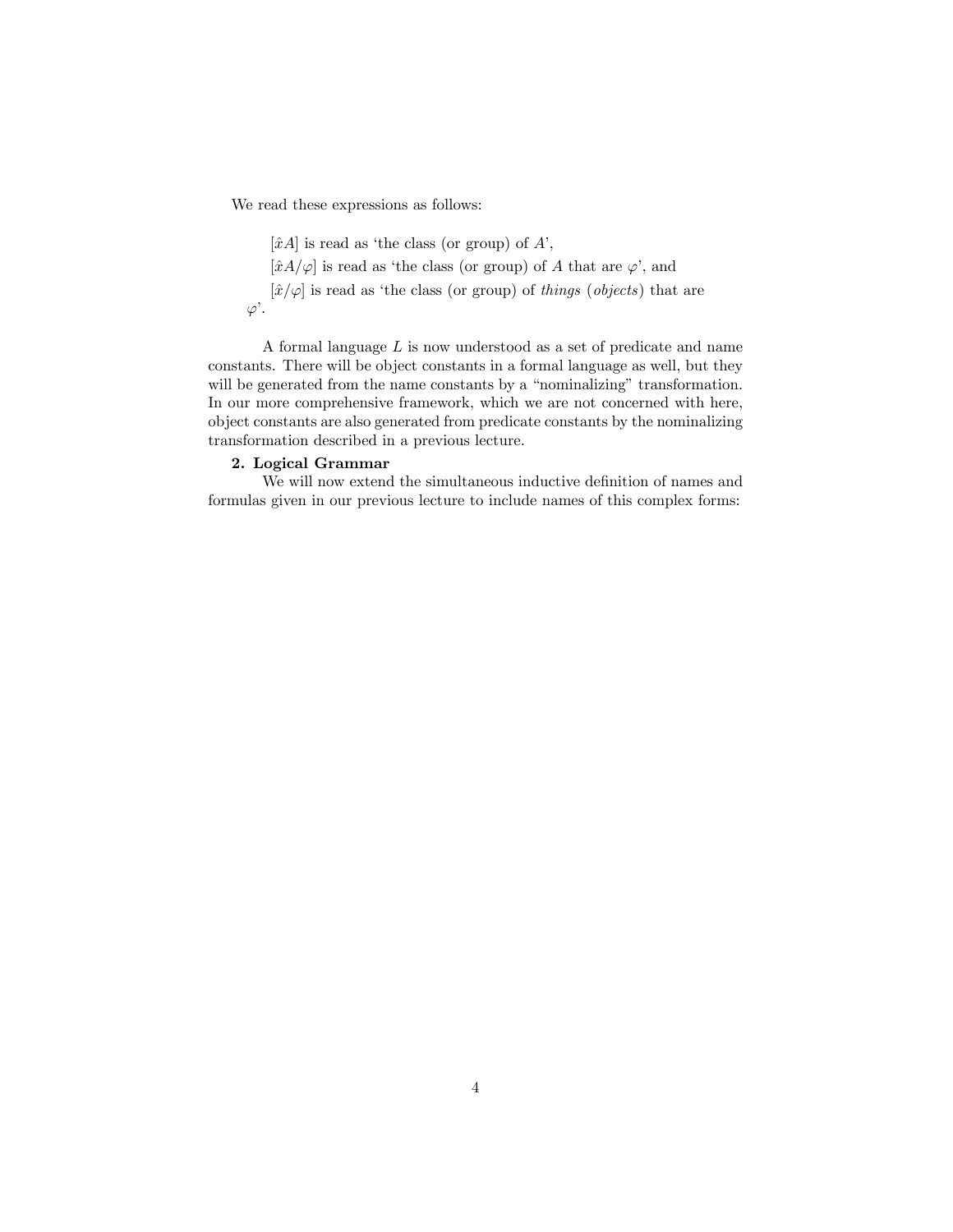If  $L$  is a formal language, then:

(1) every name variable or name constant in  $L$  is a name of  $L$ ;

(2) if  $a, b$  are either object variables, name variables or name constants in  $L$ , or names of L of the form  $[\hat{x}B]$ , where x is an object variable and B is a name (complex or simple) of L, then  $(a = b)$  is a *formula* of L; and

if  $\varphi, \psi$  are formulas of L, B is a name (complex or simple) of L, and x and  $C$  are an object and a name variable, respectively, then

 $(3)$   $\neg \varphi$ ,

(4)  $(\varphi \rightarrow \psi),$ 

(5)  $(\forall x)\varphi,$ 

(6)  $(\forall xB)\varphi$ , and

(7)  $(\forall C)\varphi$  are formulas of L, and

(8)  $B/\varphi$ ,

(9)  $/\varphi$ , and

(10)  $[\hat{x}B]$  are names of L.

Note that by definition we now have formulas of the form  $(\forall y[\hat{x}A])\varphi$ , as well as those of the form  $(\forall x A)\varphi$  and  $(\forall y A(y/x))\varphi$  as in our previous lecture.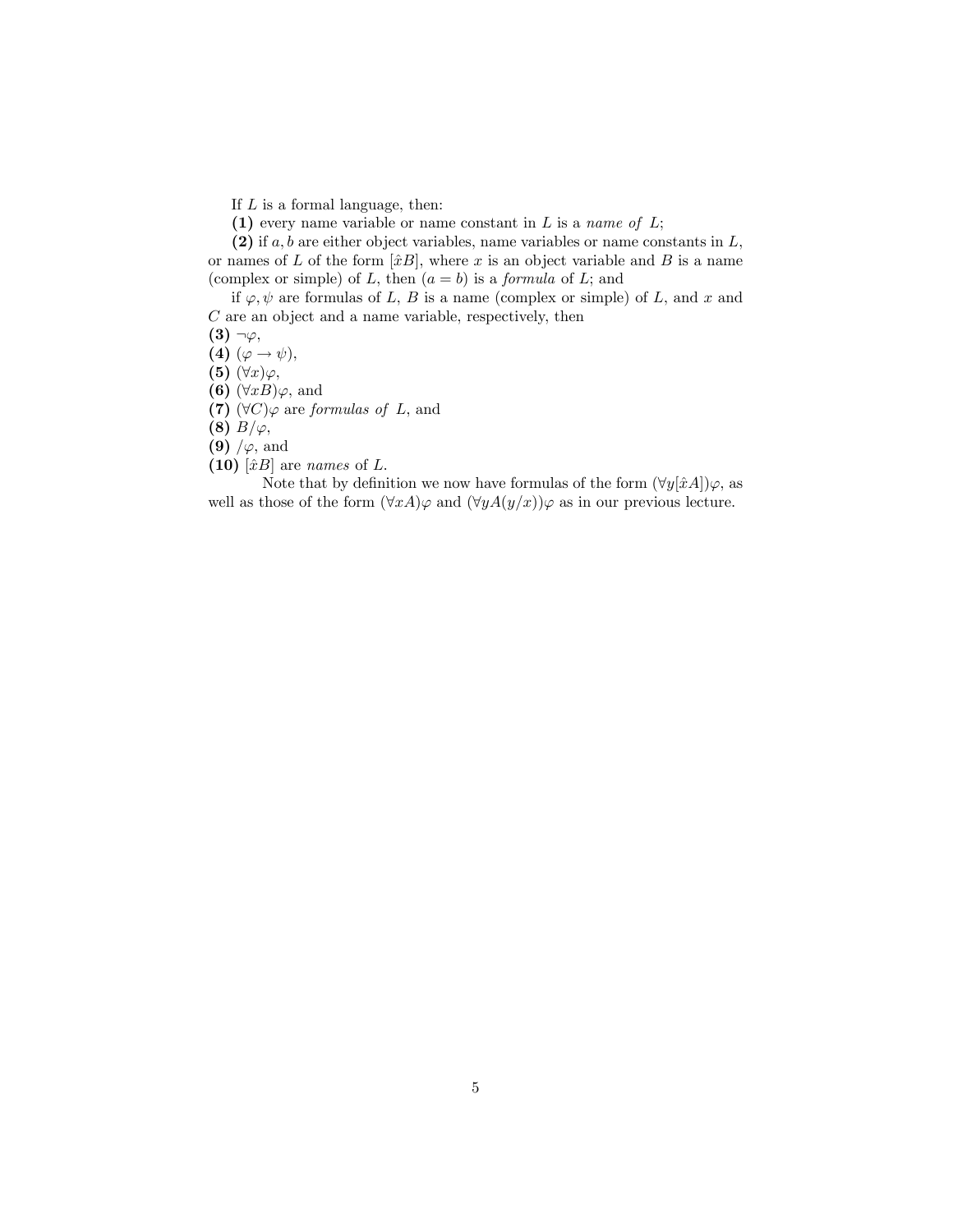We can reduce the form  $(\forall y[\hat{x}A])\varphi$  to the form  $(\forall yA(y/x))\varphi$  by adding the following axiom schema. (The numbering goes back to axioms in our previous lecture that, for brevity, were not listed.)

**Axiom 12:**  $(\forall y[\hat{x}A])\varphi \leftrightarrow (\forall yA(y/x))\varphi$ , where y does not occur in A.

We might note, incidentally, that Axiom 12 is a conversion principle for complex names as parts of quantifier phrases. It is the analogue for complex names of the form  $[\hat{x}/A]$  of  $\lambda$ -conversion for complex predicates of the form  $[\lambda x \varphi]$ .

This means we also have the following as a theorem (where  $y$  is free for  $x$  in A):

**T8:**  $\qquad \vdash (\exists y[\hat{x}A])\varphi \leftrightarrow (\exists yA(y/x))\varphi.$ 

Two other axioms about the occurrence of names as object terms are:

**Axiom 13:**  $(\exists A)(A = [\hat{x}B])$ , where B is a name

and A is a name variable that does not occur in  $B$ ;

**Axiom 14:**  $A = [\hat{x}A]$ , where A is a simple name, i.e., a name variable or constant.

Axiom 13 is a comprehension principle for complex names, and as such is the analogue for complex names of the comprehension principle  $(\mathrm{CP}_{\lambda}^*)$  for complex predicates. What it says is that every complex name of the form  $[\hat{x}B]$  is a value of the bound name variables, and therefore stands for a name concept. Axiom 14 tells us that the name concept  $[\hat{x}A]$  is none other than the name concept A.

We turn now to definitions of some of the concepts that are important in the logic of classes. Note that although we adopt the same symbols that are used in set theory to express membership, inclusion and proper inclusion, it should be kept in mind that the present notion of class is not that of set theory.

**Definition 1**  $x \in y \leftrightarrow (\exists A)[y = A \wedge (\exists zA)(x = z)].$ 

**Definition 2**  $x \subseteq y \leftrightarrow (\forall z)[z \in x \rightarrow z \in y].$ 

**Definition 3**  $x \subset y \leftrightarrow x \subseteq y \land y \nsubseteq x$ .

Note also that the argument for Russell's paradox for classes does not lead to a contradiction within this system as described so far, nor will it do so with the axioms yet to be listed.

Rather, what it shows is that the Russell class as many does not "exist" in the sense of being the value of a bound object variable, which is not to say that the name concept of the Russell class does not have its own conceptual mode of being as a value of the bound name variables.

Indeed, as the following definition indicates, the name concept of the Russell class can be defined in purely logical terms.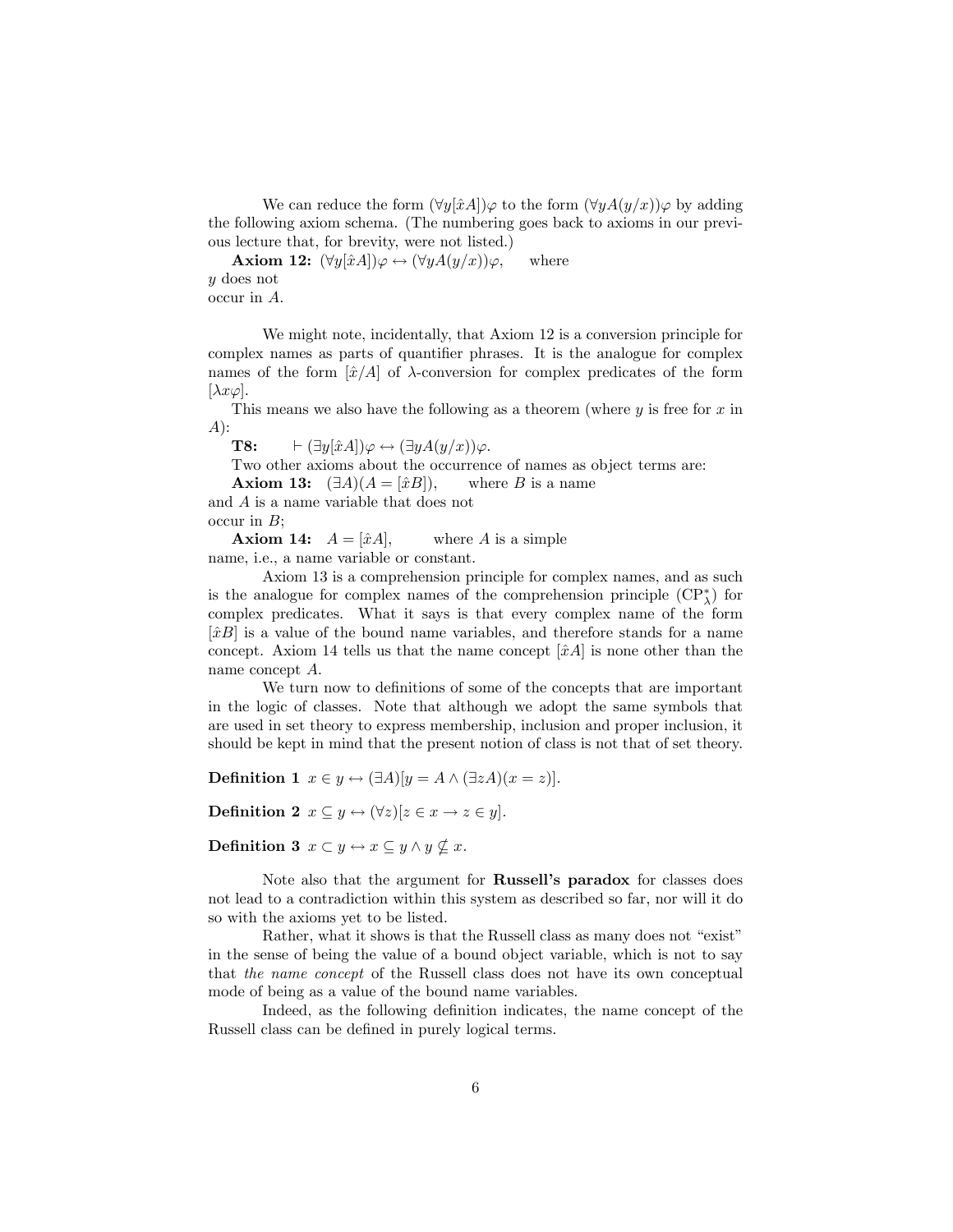**Definition 4**  $Rus = [\hat{x}/(\exists A)(x = A \land x \notin A)].$ 

The fact that the Russell class does not "exist" in the logic of classes as many is stated in the following theorem.

T10:  $\vdash \neg (\exists x)(x = Rus).$ 

What Russell's argument shows is that not every name concept has an extension that can be "object"-ified in the sense of being the value of a bound object variable.

Now the question arises as to whether or not we can specify a necessary and sufficient condition for when a name concept has an extension that can be "object"-ified, i.e., for when the extension of the concept can be proven to "exist" as the value of a bound object variable.

### 3. Individuals as Atoms

Unlike the situation in set theory, a condition for when a name concept has an extension can be given for classes as many. An important part of this condition is Nelson Goodman's notion of an "atom," which, although it was intended for a strictly nominalistic framework, we can utilize for our purposes and define as follows.

**Definition 5** Atom =  $[\hat{x}/\neg(\exists y)(y \subset x)].$ 

This notion of an atom has nothing to do with physical atoms, of course. Rather, it corresponds in our present system approximately to the notion of an urelement in set theory.

We say "approximately" because in our system atoms are identical with their singletons, and hence each atom will be a member of itself.

This means that not only are ordinary physical objects atoms in this sense, but so are the propositions and intensional objects denoted by nominalized sentences and predicates in the fuller system of conceptual realism.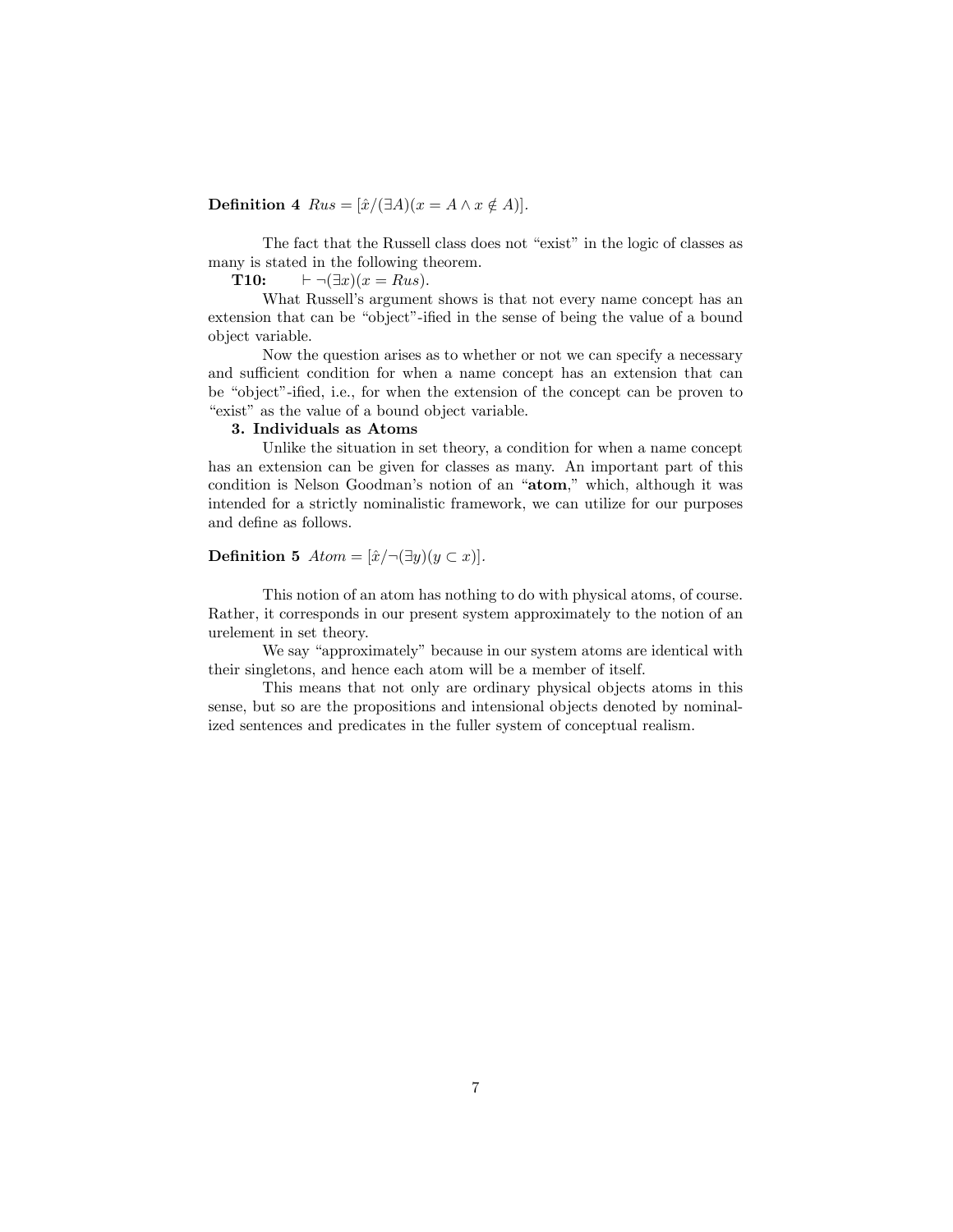Of course, the original meaning of 'atom' in ancient Greek philosophy was that of being indivisible, which is exactly what was meant by 'individual' in medieval Latin. An atom, or individual, in other words, is a "single" object, which is apropos in that objects in our ontology are either single or plural. We will henceforth use 'atom' and 'individual' in just this sense.

The following axiom (where  $y$  does not occur in  $A$ ) specifies when and only when a name concept  $A$  has an extension that can be "object"-ified as a value of the bound object variables.

**Axiom 15:**  $(\exists y)(y = [\hat{x}A]) \leftrightarrow$ 

 $(\exists x A)(x = x) \wedge (\forall x A)(\exists z A tom)(x = z).$ 

Axiom 15 says that the extension of a name concept  $A$  can be "object"ified (as a value of the bound object variables) if, and only if, something is an  $A$  and every  $A$  is an atom.

An immediate consequence of this axiom, and of T8 and T1, is the following theorem schema, which stipulates exactly when an arbitrary condition  $\varphi x$  has an extension that can be "object"-ified.

T11:  $\vdash (\exists y)(y = [\hat{x}/\varphi x]) \leftrightarrow$ 

 $(\exists x)\varphi x \wedge (\forall x/\varphi x)(\exists zAtom)(x=z).$ 

Note that where  $\varphi x$  is the impossible condition  $(x \neq x)$ , it follows from T11 that there can be no empty class, which, as already noted, is our first basic feature of the notion of a class as many.

We define the empty-class concept as follows and note that its extension, by T11, cannot "exist" (as a value of the bound object variables), as well as that no *object* can belong to it.

**Definition 6**  $\Lambda = [\hat{x}/(x \neq x)].$ 

 $\vdash \neg (\exists x)(x = \Lambda).$ T12a: T12b:  $\vdash \neg (\exists x)(x \in \Lambda).$ 

Finally, our last axiom concerns the second basic feature of classes as many; namely, that every atom, or individual, is identical with its singleton.

In terms of a name concept  $A$ , the axiom stipulates that if at most one thing is an  $A$  and that whatever is an  $A$  is an atom, then whatever is an  $A$ is identical to the extension of  $A$ , which in that case is a singleton if in fact anything is an  $A$ . Where  $y$  does not occur in  $A$ , the axiom is as follows.

**Axiom 16:**  $(\forall x A)(\forall y A)(x = y) \land$ 

 $(\forall x A)(\exists z A tom)(x = z) \rightarrow (\forall y A)(y = [\hat{x}A]).$ 

A more explicit statement of the thesis that an atom is identical with its singleton is given in the following theorem.

T13:  $\vdash (\exists zAtom)(x = z) \rightarrow x = [\hat{y}/(y = x)].$ 

By T13, it follows that every atom is identical with the extension of some name concept, e.g., the concept of being that atom.

T14:  $\vdash (\exists zAtom)(x = z) \rightarrow (\exists A)(x = A).$ 

Of course, non-atoms, i.e., plural objects, are the extensions of name concepts as well (by the definitions of Atom,  $\subset$ , and  $\in$ ), and hence anything whatsoever is the extension of a name concept.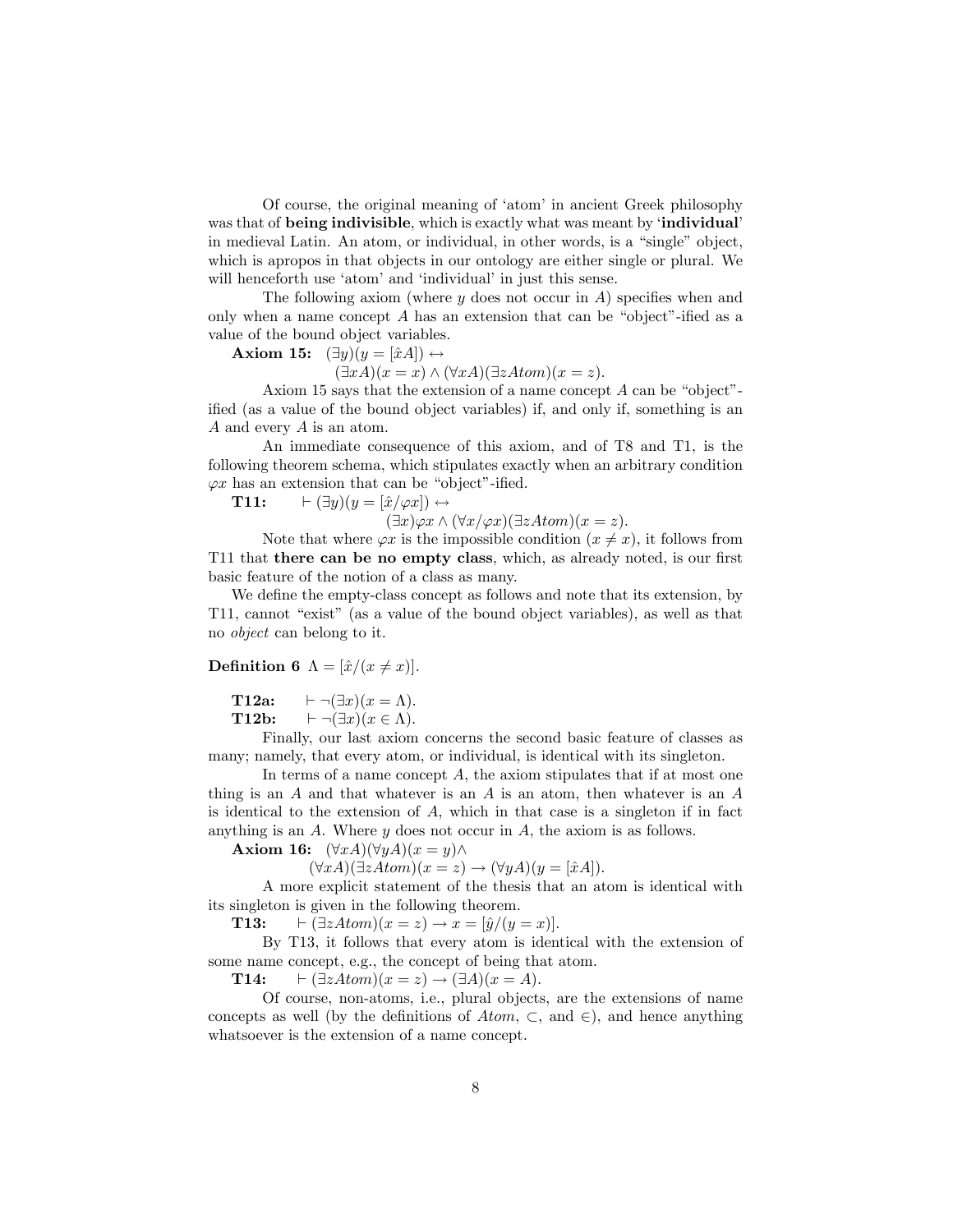$\vdash \neg (\exists zAtom)(x = z) \rightarrow (\exists A)(x = A).$ T15: T16:  $\vdash (\exists A)(x = A).$ 

A consequence of T13 is the thesis that every atom is a member of itself. A similar consequence is that every object is a member of its singleton.

**T17:**  $\vdash (\forall x \text{Atom})(x \in x)$ .

**T18:**  $\vdash (\forall x)(x \in [\hat{z}/(z=x)]).$ 

Finally, we note that by definition of membership an object  $x$  belongs to the extension of a name concept  $A$  if, and only if,  $x$  is an  $A$ .

**T19:**  $\vdash x \in A \leftrightarrow (\exists y A)(x = y).$ 

From this it follows that only atoms can belong to an "object"-ified class as many, and hence that classes as many that are not atoms are not themselves members of any (real) classes as many, which is our third basic feature of classes as many.

**T20a:**  $\vdash (\forall x)[z \in x \rightarrow (\exists wAtom)(z=w)].$ **T20b:**  $\vdash \neg (\exists wAtom)(z=w) \rightarrow \neg (\exists x)(z \in x).$ 

# 4. Extensional Identity

The "nominalist's dictum" is that "no two distinct things can have the same atoms." This dictum should apply to classes as many as traditionally understood, regardless whether or not a more comprehensive framework containing such classes is nominalistic or not. In fact, the dictum is provable here if we assume an axiom of extensionality for classes.

Now there is a problem with the axiom of extensionality. In particular, if the full unrestricted version of Leibniz's law is not modified, then having an axiom of extensionality would commit us to a strictly extensional framework. Name concepts that have the same extension at a given moment in a given possible world would then, by Leibniz's law, be necessarily equivalent, and therefore have the same extension at all times in every possible world, which is counterintuitive.

The extension of a common-name concept such as 'country that is democratic' can change its extension over time, for example. Certainly, common name concepts of animals, e.g., 'buffalo', have different extensions over time. Some, as in the case of names of plants and animals that have become extinct have changed their extensions radically from having millions of members to now having none.

The idea that common name concepts cannot have different extensions over time, no less in different possible worlds, is a consequence we cannot accept in our broader framework of conceptual realism.

On the other hand, classes as many are extensional objects, and an axiom of extensionality that applies at least to classes as many is the only natural assumption. All objects, in other words, whether they are single or plural, are classes as many, and the idea that classes as many are not identical when they have the same members is difficult to reconcile with such an ontology.

Fortunately, there is an alternative, namely, that the full version of Leibniz's law as it applies to all contexts is to be restricted to atoms, i.e., individuals in the ontological sense. The unrestricted version for extensional contexts can then still be applied to pluralities, i.e., classes as many that have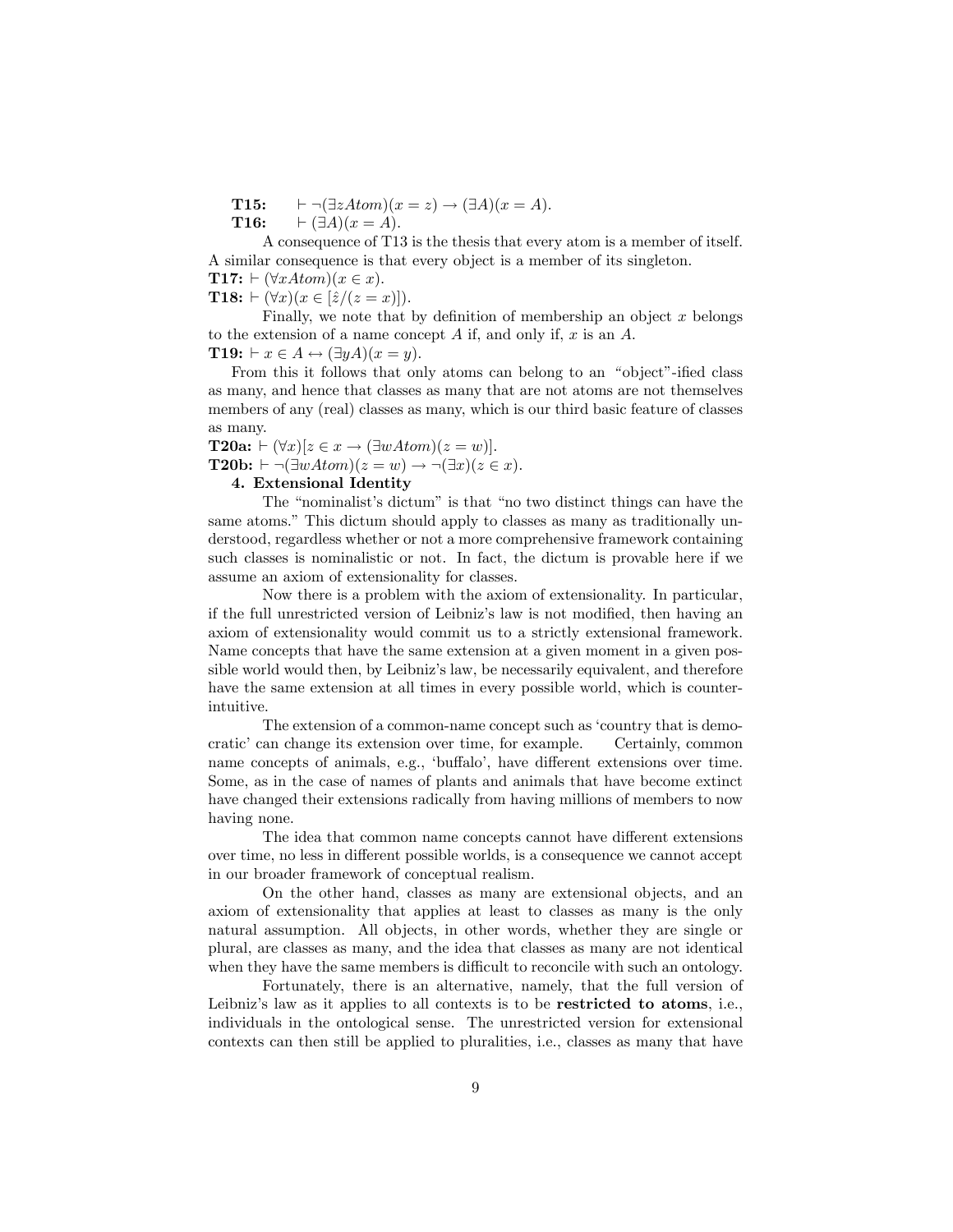more than one member. Thus, in addition to the axiom of extensionality, we will take the following as an new axiom schema of our general framework.

**Axiom 17:**  $(\exists zAtom)(x = z) \land (\exists zAtom)(y = z) \rightarrow$ 

$$
[x = y \to (\varphi \leftrightarrow \psi)],
$$

where  $\psi$  is obtained from  $\varphi$  by replacing one or more free occurrences of x by free occurrences of  $y$ .

This distinction between how Leibniz's law applies to atoms and how it applies to classes as many in general is an ontological feature of our logic in that it distinguishes the individuality of atoms from the plurality of groups.

We now include the axiom of extensionality, which we will refer to hereafter as  $(\text{ext})$ , among the axioms.

Axiom 18 (ext):  $(\forall z)[z \in x \leftrightarrow z \in y] \rightarrow x = y$ 

Goodman's nominalistic dictum that things are identical if they have the same atoms is now provable as the following theorem.

**T21:**  $\vdash (\forall x)(\forall y)[(\forall zAtom)(z \in x \leftrightarrow z \in y) \rightarrow$ 

$$
x = y
$$
].  
Note that by T13 and the definition of  $\in$ , whatever belongs to an atom  
is identical with that atom, and therefore atoms are identical if, and only if,  
they the have the same members.

**T22:**  $\vdash (\forall xAtom)[y \in x \rightarrow y = x].$ **T23:**  $\vdash (\forall xAtom)(\forall yAtom)[x = y \leftrightarrow$  $(\forall z)(z \in x \leftrightarrow z \in y)$ ].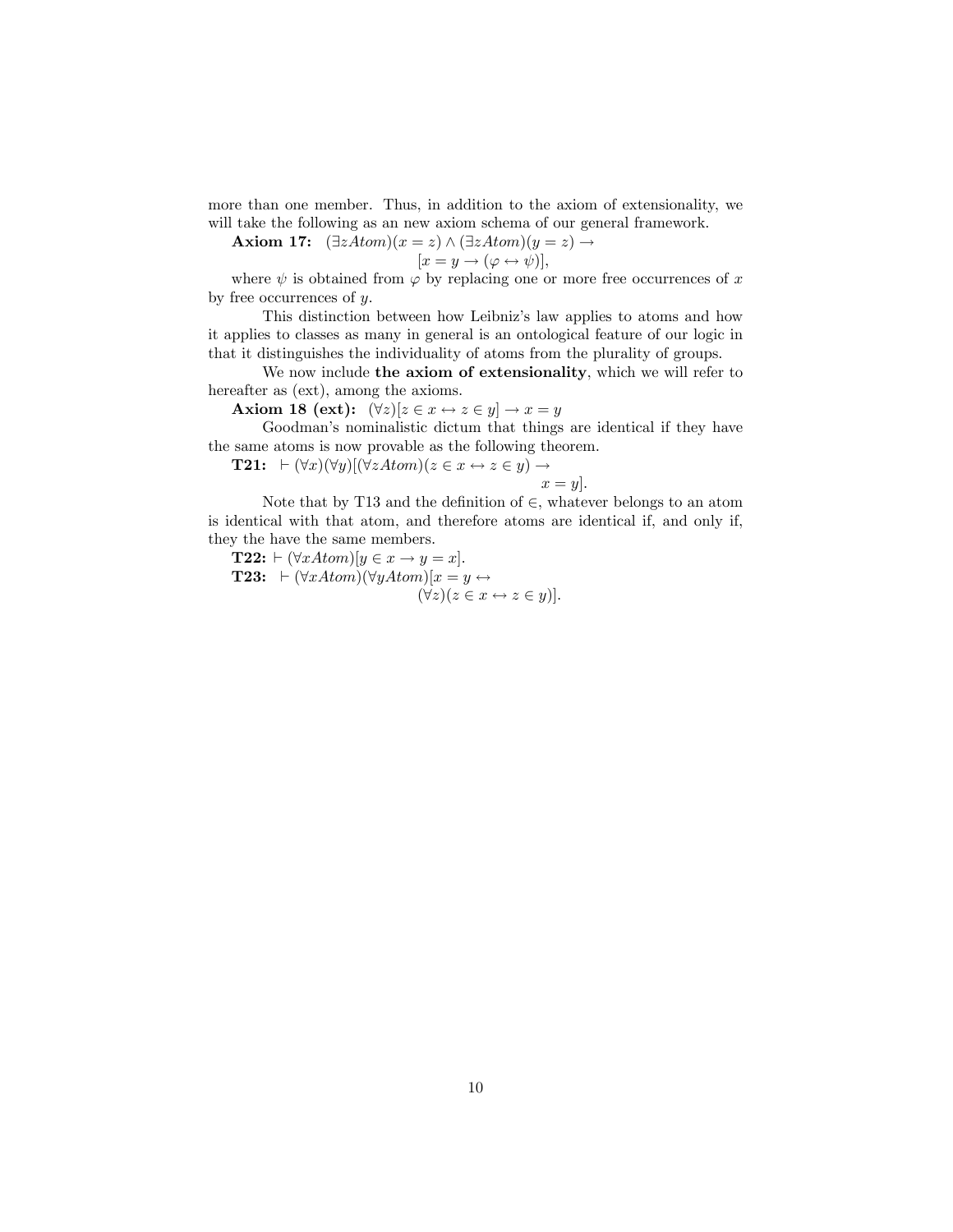Note also that by T21 (and other theorems) it follows that everything "real", whether it is an atom or not, has an atom in it.

**T24:**  $\vdash (\forall x)(\exists zAtom)(z \in x).$ 

Another useful theorem is the following, which, together with T21, shows that every non-atom must have at least two atoms as members. Of course, conversely, any "real" class (as many) that has at least two members cannot be an atom, because then each of those members is properly contained in that class.

**T25:**  $\vdash (\forall x)(\forall y)(y \subset x \rightarrow$  $(\exists zAtom)[z \in x \land z \notin y]).$ **T26:**  $\vdash (\forall x)[\neg(\exists yAtom)(x = y) \leftrightarrow$  $(\exists z_1/z_1 \in x)(\exists z_2/z_2 \in x)(z_1 \neq z_2)].$ 

Two consequences of the extensionality axiom, (ext), are the strict identity of a class with the class of it members and the rewrite of bound variables for class expressions.

**T27a:**  $\vdash x = [\hat{z}/(z \in x)].$ **T27b**:  $\vdash [\hat{x}A] = [\hat{y}A(y/x)],$  where y does not occur in A.

### 5. The Universal Class

We have seen that, unlike the situation in set theory, the empty class as many does not "exist" (as a value of the bound object variables). But what about the universal class?

In ZF, Zermelo-Fränkel set theory, there is no universal set, but in Quine's set theory NF (New Foundations) and the related set theory, NFU (New Foundations with Urelements), there is a universal set.

In our present theory, the situation is more complicated. For example, if nothing exists, then of course the universal class does not exist. But, in addition, because something exists only if an atom does, i.e., by T24 and  $(\exists/UI)$ ,

**T28:**  $\vdash (\exists x)(x = x) \rightarrow (\exists xAtom)(x = x),$ 

it follows that the universal class does not exist if there are no atoms, i.e.,  $individuals$   $\longrightarrow$  which is unlike the situation in set theory where classes exist whether or not there are any urelements, i.e., individuals.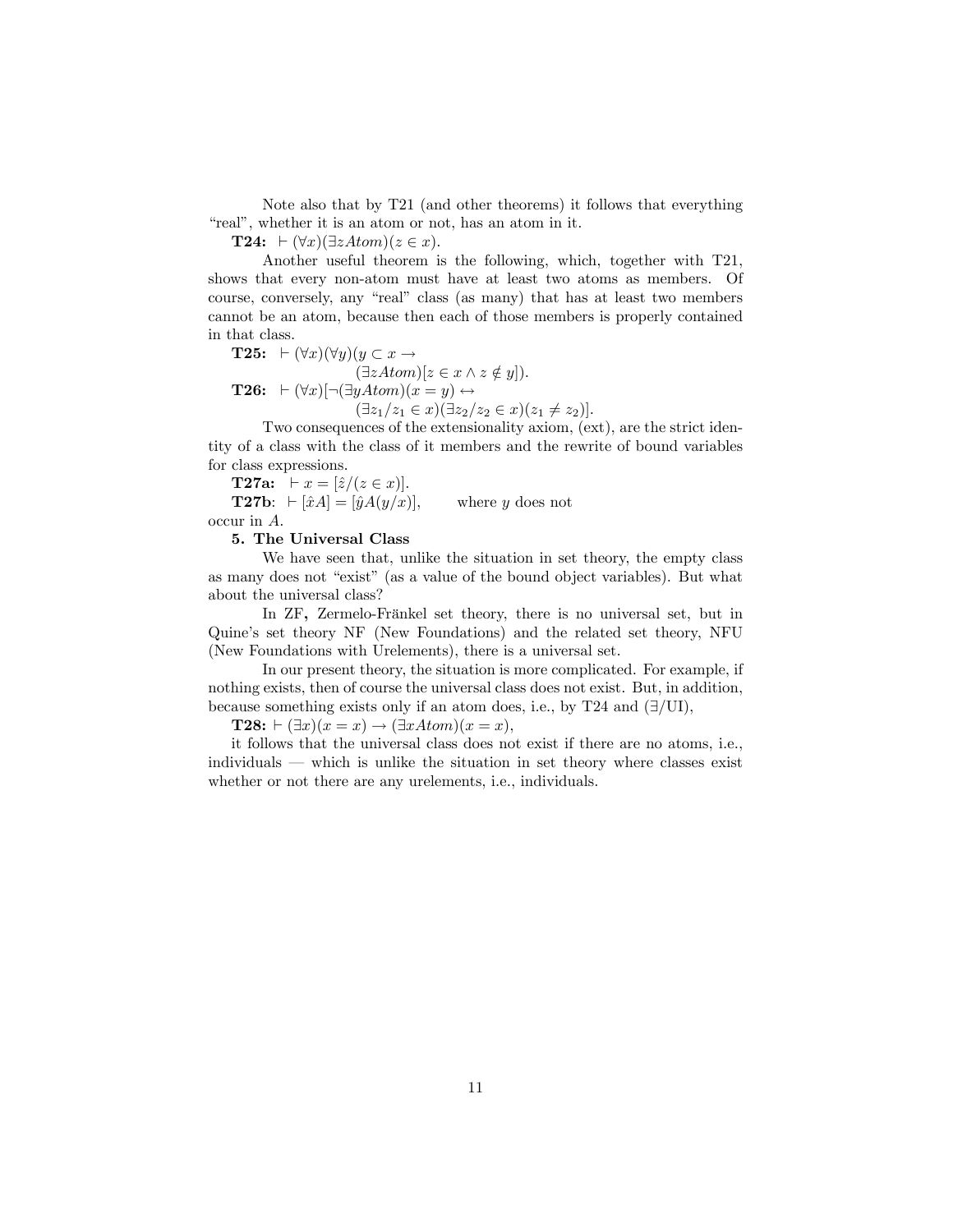As it turns out, we can also show that the universal class does not exist if there are at least two atoms. If there is just one atom, however, the situation is more problematic.

First, let us define the universal class in the usual way, i.e., as the extension of the common name 'thing that is self-identical', and then note that whether or not the name concept thing-that-is-self-identical, i.e.,  $[\hat{x}/(x=x)],$ can be "object"-ified (as a value of the bound object variables), nevertheless, everything "real" (in the sense of being the value of a bound object variable) is in it.

# Definition 7  $\mathbf{V} = [\hat{x}/(x=x)].$

**T29:**  $\vdash (\forall x)(x \in \mathbf{V}).$ 

Note: all that T29 really says is that everything is a thing that is self $identical.$ 

Now, by definition of  $\in$ , nothing can belong to the empty class, i.e.,  $x \notin \Lambda$ , and therefore, by Leibniz's law, if anything at all exists, the universal class is not the empty class.

**T30:**  $\vdash (\exists x)(x = x) \rightarrow \mathbf{V} \neq \Lambda$ .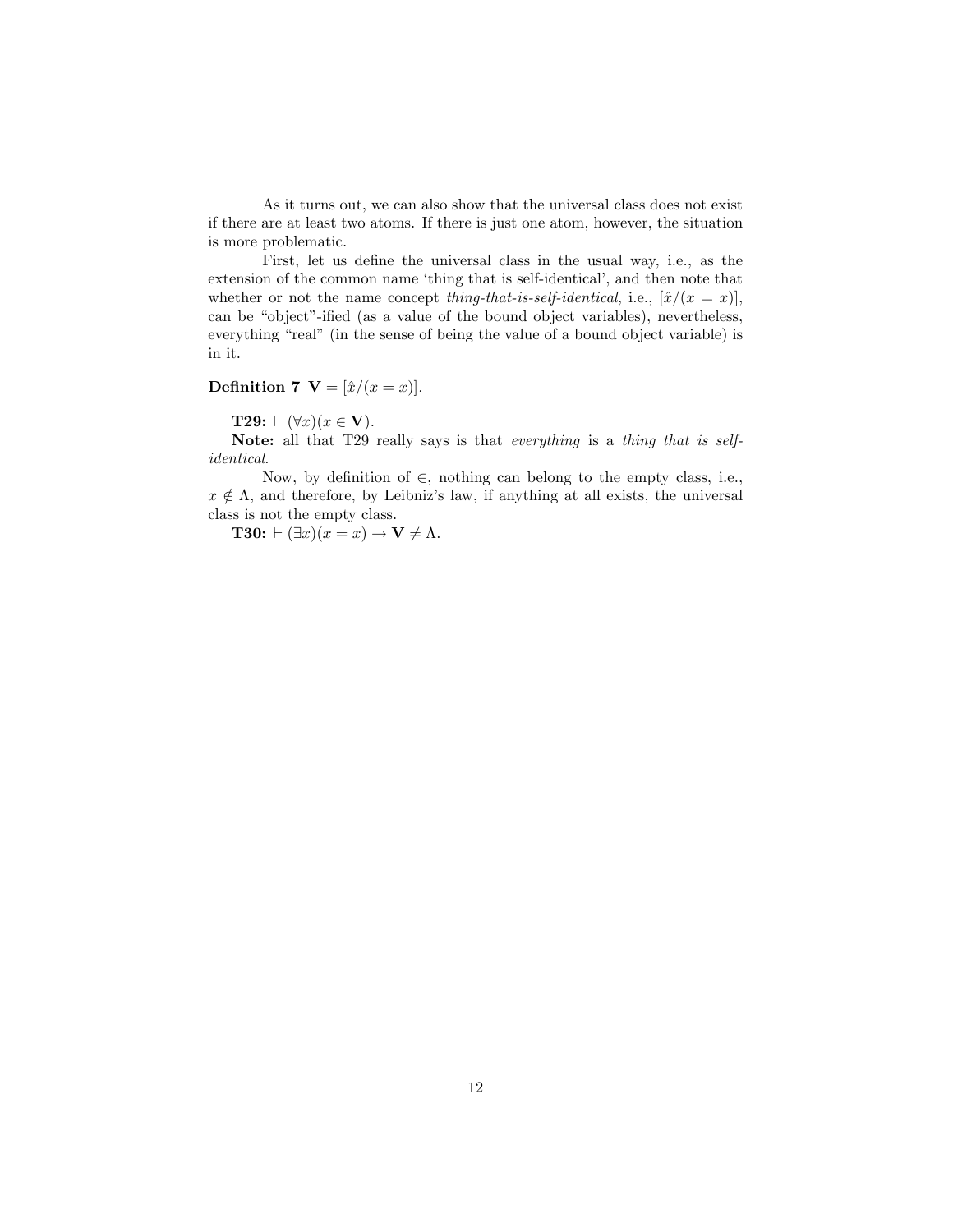But it does not follow that the universal class "exists" if anything does. Indeed, as already noted, we can show that if there are at least two atoms, then the universal class does not exist. First, let us note that if something exists (and hence, by T28, there is an atom), then the class of atoms exists, i.e., then the name concept  $Atom$  can be "object"-ified as a value of the bound object variables.

**T31:**  $\vdash (\exists x)(x = x) \rightarrow (\exists y)(y = Atom).$ 

But note also that if there are at least two atoms, then the class of atoms is not itself an atom.

**T32:**  $\vdash (\exists xAtom)(\exists yAtom)(x \neq y) \rightarrow$ 

 $\neg(\exists zAtom)(z=Atom).$ 

By T32, we can show that if there are at least two atoms, then the universal class does not "exist" (as a value of the object variables).

**T33:**  $\vdash (\exists x Atom)(\exists y Atom)(x \neq y) \rightarrow \neg(\exists x)(x = V).$ 

Finally, let us consider the question of whether or not the universal class exists if the universe consists of just one atom.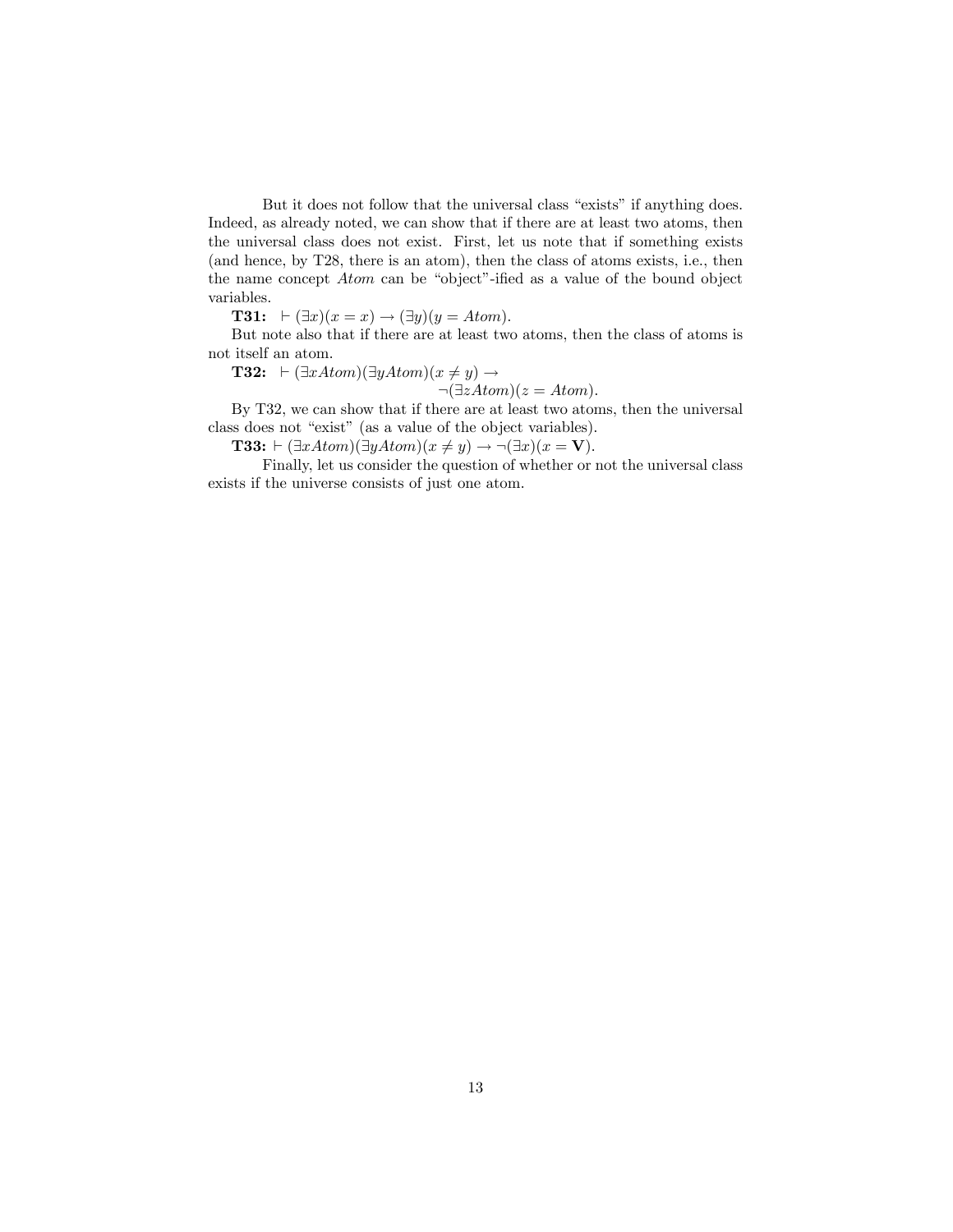Note that if the universe consists of just one atom, then, where  $A$  is a name of that one atom, the conjunction

$$
(\exists zAtom)(z = A) \land (\forall zAtom)(z = A)
$$

would be true, and therefore the one atom  $A$  would be extensionally identical with the class of atoms, i.e., then, by T31, T21, and (ext),  $(A = Atom)$  would be true as well. Now, by T29 and T19,

$$
(\forall zAtom)[z \in Atom \leftrightarrow z \in \mathbf{V}],
$$

is provable, which, by  $T21$  – which says that classes are identical if they have the same atoms as members – might suggest that  $(Atom = V)$  and hence  $(A = V)$  are true as well.

But in order for T21 to apply in this case we need to know that V "exists," i.e., that  $(\exists x)(x = V)$  is true. So, even if there were just one atom, we still could not conclude that the universal class is extensionally identical with that one atom.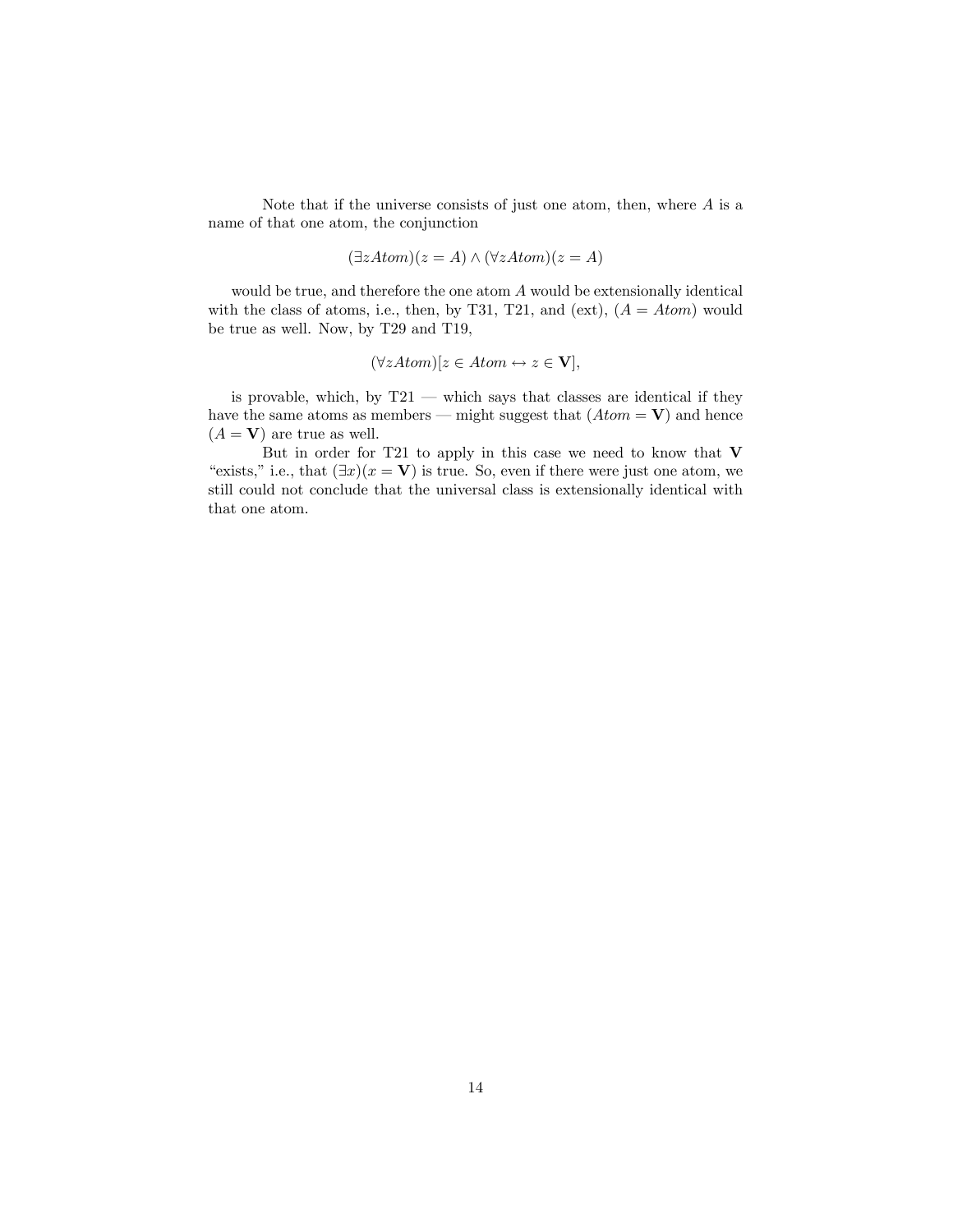### 6. Leśniewskian Theses Revisited

As we explained in our previous lecture, Leśniewski's logic of names is reducible to our conceptualist logic of names. On our interpretation, the oddities of Leśniewski's logic are seen to be a result of his representing names, both proper and common, the way singular terms are represented in modern logic.

The problem is not the fact that proper and common names together constitute a syntactic category of their own, because that is how names are viewed in our conceptualist logic as well.

But in our conceptualist logic proper and common names function as parts of quantifier phrases, i.e., expressions that stand for referential concepts in the nexus of predication.

But if Leśniewski's logic of names is reducible to our conceptualist logic of names, then might not the oddities that arise in Leśniewski's logic also arise when names as parts of quantifier phrases are "nominalized" and are allowed to occur as object terms in the logic of classes as many the way they occur in Leśniewski's logic of names?

In other words, to what extent, if any, are there any theorems in our logic of classes as many that are counterparts of the theses of Leśniewski's logic that struck us as odd or noteworthy?

Here, by a counterpart we mean a formula that results by replacing the names in a thesis of Lesniewski's logic by the "nominalized", or transformed, names of our logic of classes as many, and also, of course, replacing Leśniewski's epsilon ' $\varepsilon$ ' by our epsilon ' $\in$ '.

First, let us consider the validity of principle of existential generalization in Leśniewski's logic, i.e.,

$$
\varphi(c/a) \to (\exists a)\varphi(a).
$$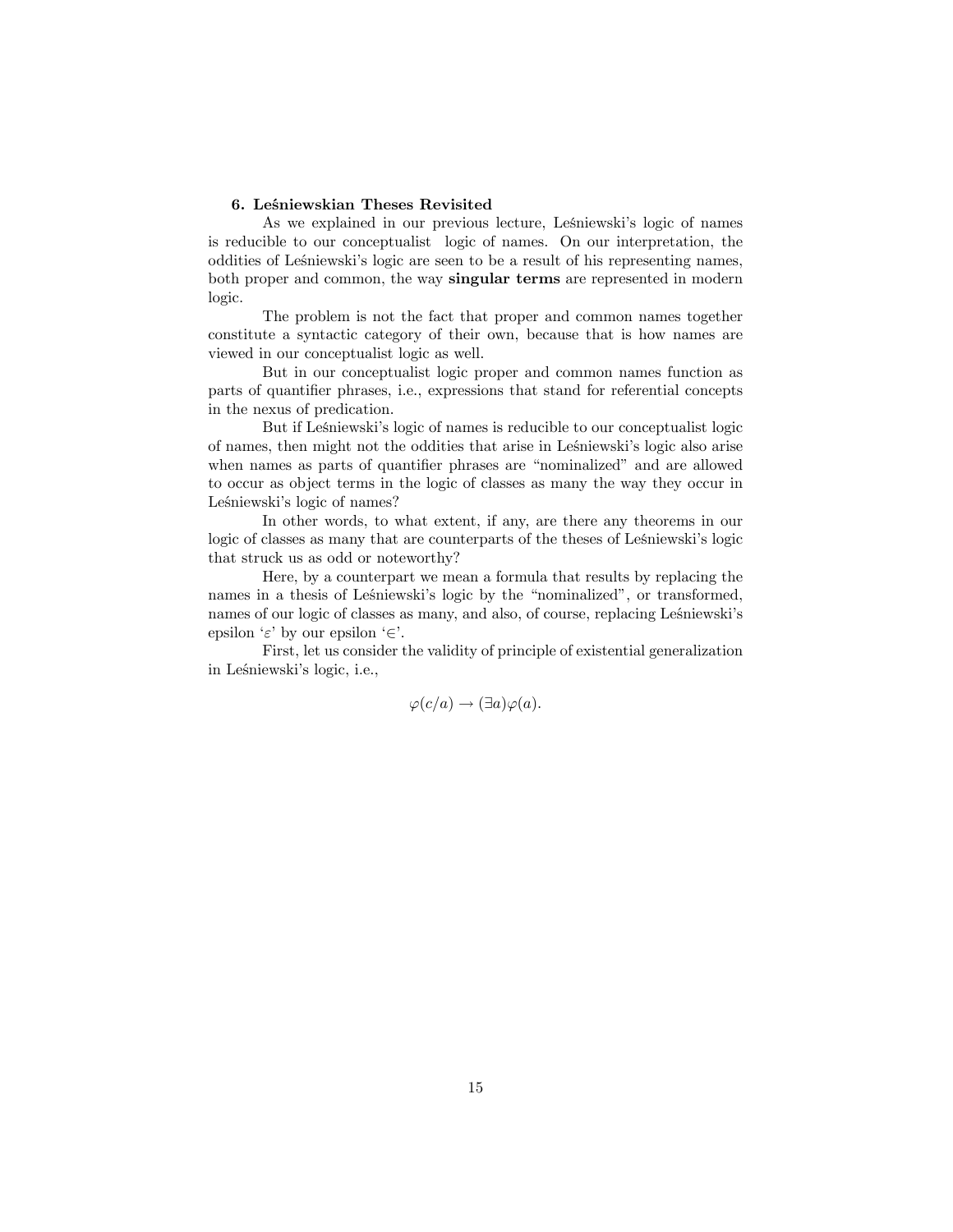This principle is odd, we noted, when  $a$  is a vacuous name such as 'Pegasus', because in that case it follows from the fact that nothing is identical with Pegasus that something is identical with nothing, which is absurd. The counterpart of this thesis in our logic of classes as many is clearly invalid. For example, the empty class as many does not "exist" in our logic, and from that it does not follow that something exists that does not exist. Indeed, it is actually disprovable, as it should be. That is, the formula

$$
\neg(\exists x)(x=\Lambda)\rightarrow(\exists y)\neg(\exists x)(x=y),
$$

is disprovable in our logic of classes as many.

Another thesis of Leśniewski's logic that is odd is the following:

$$
(\exists a)(a \neq a).
$$

Now, by (UG) and axiom 8, the negation of this thesis, namely  $(\forall x)(x = x)$ , is a theorem in our logic of classes as many.

But of course stating the matter this way assumes that identity in Leśniewski's logic means identity *simpliciter*, which it doesn't.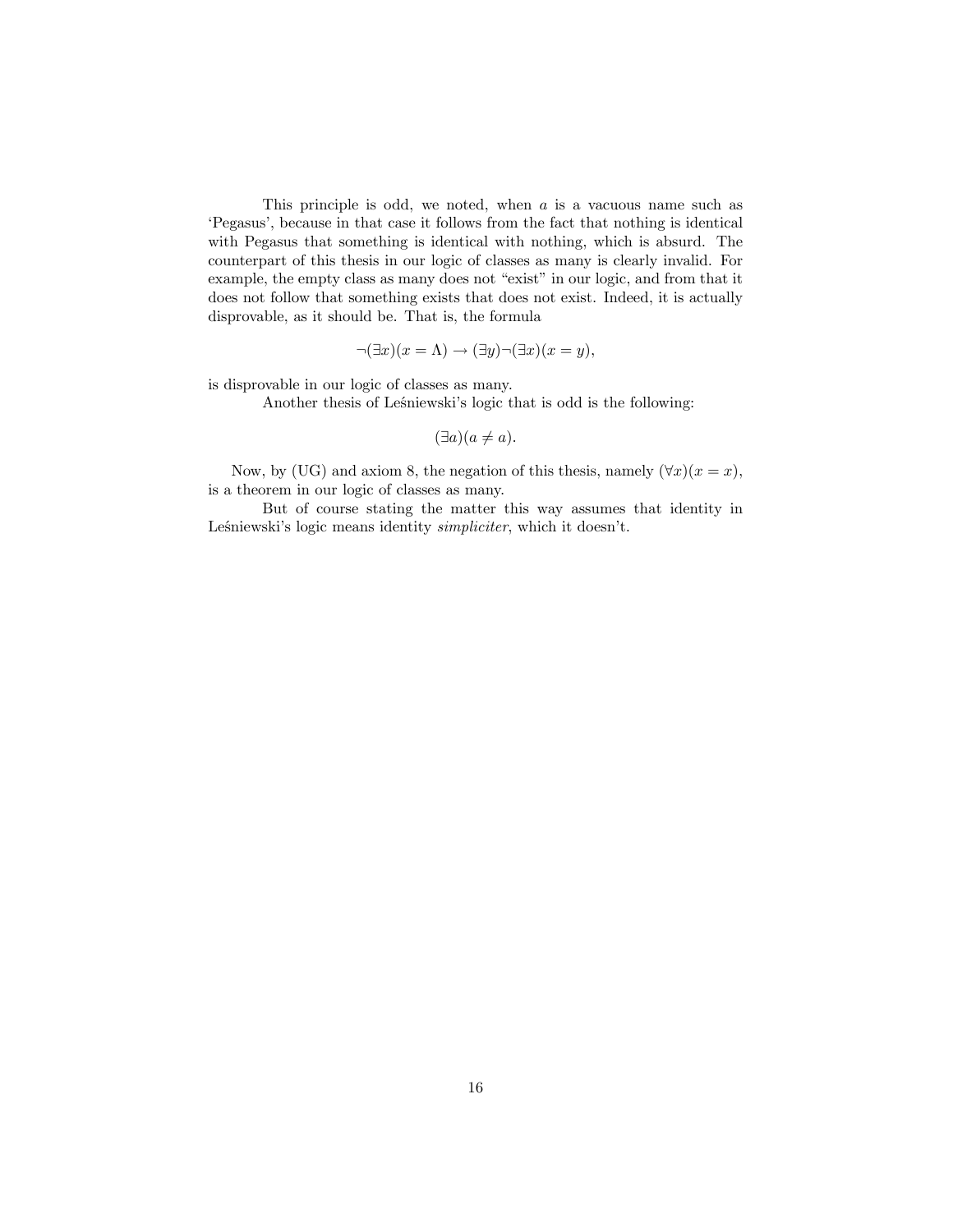In other words, identity is not a primitive but is defined in Leśniewski's logic. What the thesis  $(\exists a)(a \neq a)$  really means on Leśniewski's definition of identity is the following:

$$
(\exists a)\neg(a\ \varepsilon\ a).
$$

Now the real counterpart of this thesis in our logic of classes as many

$$
(\exists x)\neg(x\in x).
$$

By quantifier negation, what this formula says is that not every object belongs to itself, which because all atoms belong to themselves, means that not every object is an atom.

That is not a theorem of our logic, but it would be true if in fact there were at least two atoms, in which case there would then be a group, i.e., a class as many with more than one member, which, by definition, would not be an atom, and therefore, by T20b, not a member of anything, no less of itself.

Thus, although the counterpart of the above Leśniewskian thesis is not a theorem, nevertheless it is not disprovable, and in fact it is true if there are at least two atoms, i.e., individuals in the ontological sense.

In regard to the Leśniewskian thesis,

$$
a \varepsilon b \to a \varepsilon a.
$$

we note first that the counterpart of this formula, namely,

$$
z \in x \to z \in z,
$$

is refutable if there is at least one plural object, i.e., one "real" object that is not an atom.

This is because every "real" object is a member of the universal class (by  $T29$ ), even though the universal class itself is not "real" if there are at least two atoms (T33).

In other words, where  $z$  is a plural object, e.g., the class as many of citizens of Italy, then even though  $z$  is a member of the universal class, i.e.,  $z \in V$ , nevertheless  $z \notin z$ . That is, because z is a plural object, it is not an atom, and therefore (by T20b)  $z$  is not a member anything. Here, it should be kept in mind that even though  $V$  is not a value of the *bound* object variables, it is nevertheless a substituend of the *free* object variables. Hence, where  $z$  is a plural object, the following instance of the above formula,

$$
z \in \mathbf{V} \to z \in z
$$

is false.

is:

There is a theorem that is somewhat similar to Leśniewski's thesis, namely,